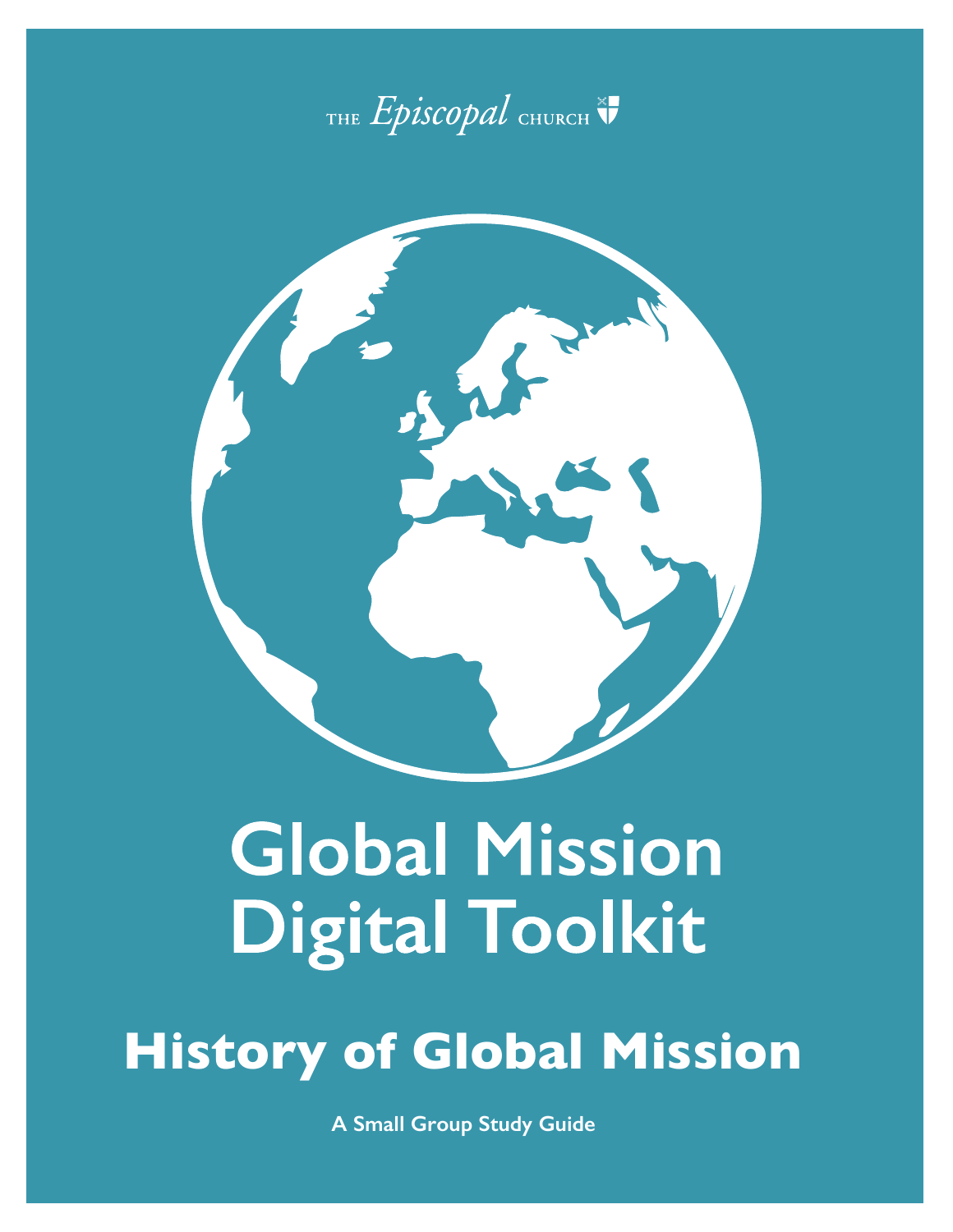#### **A Glimpse at the History of Global Mission**  *Small Group Study*

*This study can be done in one session or broken up in to two or three sessions*

Before we begin to discuss world mission history, it is helpful to start with an understanding of "mission" within the Christian context.

# **What is mission? "You decide what works best for you!"**

In essence, the most traditional and historic understanding of the word mission is "*to send*". This interpretation comes from the Latin translation of the word "*missio"* which is found in the early Latin translation of the Bible (the Vulgate). While this is a valid understanding of mission that has worked and continues to work for many, this definition can be seen as a very limited vision of what God's calling is for God's children in this world (God's Mission).

Presiding Bishop Michael Curry gives us one of the best definitions of mission in that we are called to "Practice the Way of Love" with a "Jesus Centered Life". This vision of what Bishop Curry calls the "Way of Love" within the Episcopal Church expands across both local and global mission engagement. The location is irrelevant when we look to see who is our neighbor, it is only the cultural and social context that changes.

Visit the Episcopal Church's website for resources on how to follow the ["Way of Love"](https://episcopalchurch.org/way-of-love) and reflect upon how these learning can be adopted for use in a global context.

# **Reflections:**

- i) How can the Way of Love provide a framework for your participation in "God's mission in a global context"?
- ii) What Bible verses help you in your understanding of mission? A few suggestions are Micah 6:8, Psalm 86, Deuteronomy 6:4-6; Luke 4:18-19; Luke 10:29-37; Matthew 28:19-20

With this broad definition of mission let us look at the history of our participation in God's mission in this world that God has created for us.

*Where do we begin? Where would you begin?*

Draw a blank timeline beginning with Genesis all the way through to the present day using either a very large white board or multiple sheets of poster paper taped together across a wall.

Invite participants to add the people, institutions or events that they feel should be on a historical timeline of how humanity has participated in God's mission around the world.

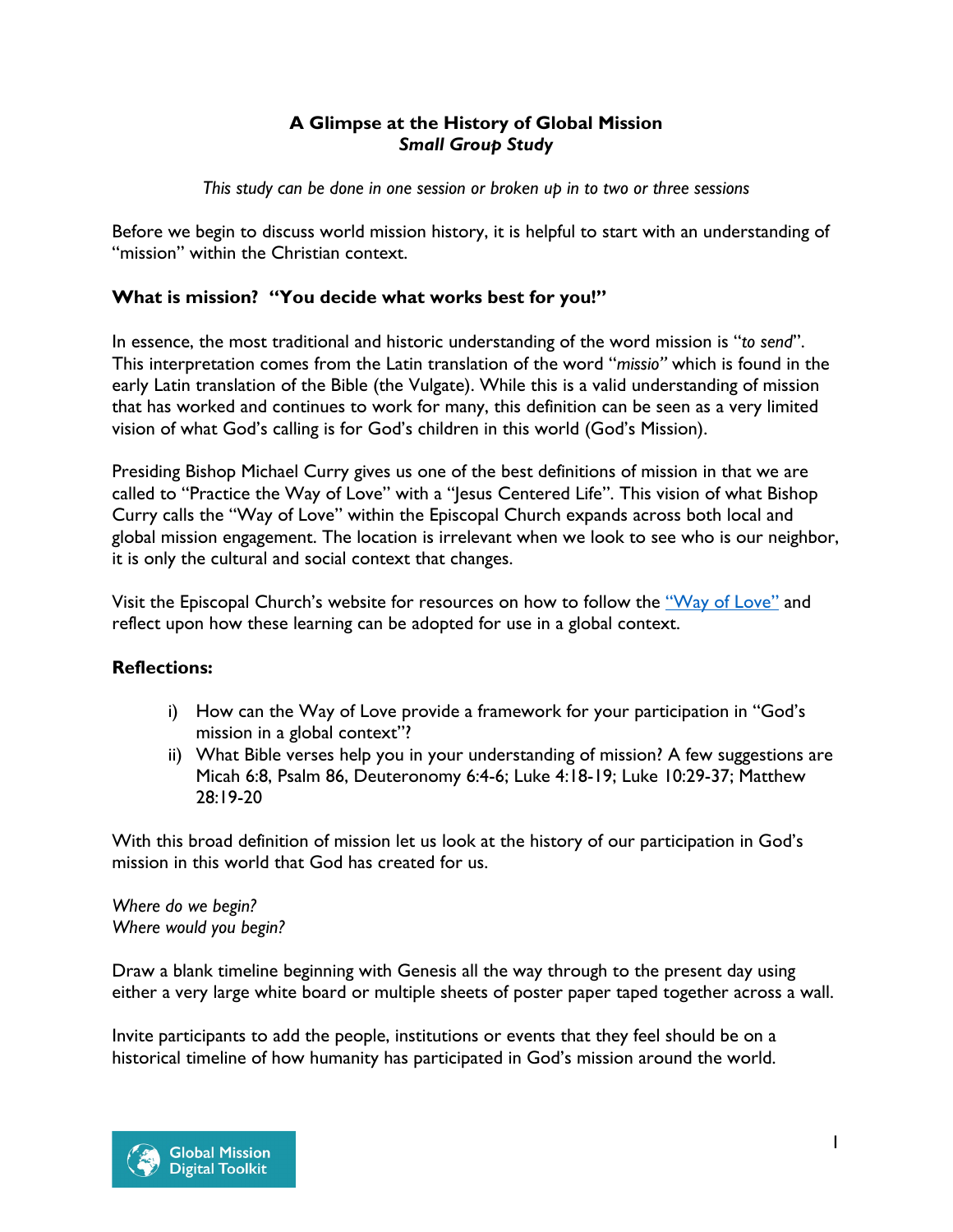### **Bible passages and biblical figures**:

Think about passages in scripture that you feel relate to your understanding of mission and how people have lived into that understanding for good and/or bad throughout scripture

Examples of this could include

- Genesis: Adam and Eve and their relationship with one another and with God.
- Genesis: Care of creation, how might this relate to your understanding of mission?
- Micah's words in 6:8 What does the Lord require of you, but to do justice, and to love kindness, and to walk humbly with your God?
- The Good Samaritan (Luke 10:25-37)
- Mary Magdalene, the first to see the risen Christ and share the news with the disciples (Luke 24:1-10). Was Mary the first missionary evangelist?
- Paul. Missionary to the gentile
- St Barnabas (Acts 4:36)

## **The Lives of the historic "Saints of the Church"**

• St Francis, St Augustine, Hildegard if Bingham, Martyrs of Uganda, who else? Share what you know of your favorite saints and why you chose them.

### **Lives of people who you see as icons of Christian life, and people who have been you admire.**

This could include a parent figure who nurtured you throughout your life, the nurse who cared for a sick relative, or those who stood out in history who spoke truth to power such as Martin Luther King. Mother Teresa. When adding each person to your timeline share briefly why you feel they represented what you feel is following God's mission in this world.

#### **Look at mission in the local as well as the global context.**

Think about how they reflect the ideals of what it means to be a faithful child of God. For some these figures may not necessarily be those who are seen as "Christian" but followed the best Christian understanding of participating in God's mission in the world, people such as Mahatma Gandhi.

Sit back and look at what you have created on your timeline.

*How has the historic understanding of mission changed across your timeline?*

*Is there a move over time from evangelism to advocacy for human rights, social justice and humanitarian relief?* 

*How has mission been connected to western expansionism and colonialism? What are the positives and negatives related to historic missionary activity?*

Read about the ["Doctrine of Discovery",](https://www.episcopalchurch.org/category/doctrine-of-discovery/) in how colonial expansion and evangelism was justified for many years.